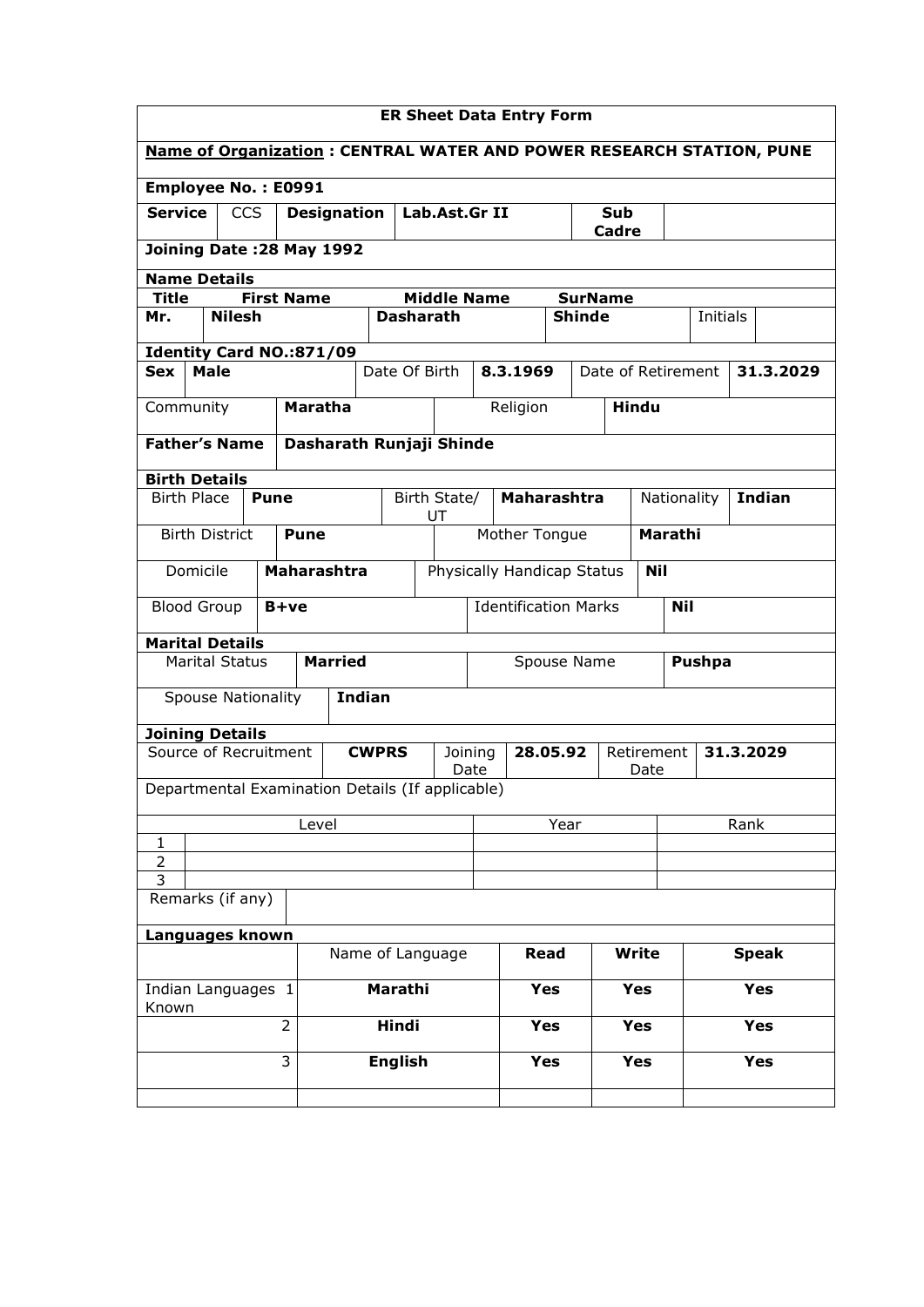|                                                                                                                            | Foreign Languages               |  |                                                 |                          |       |               |                                         |                      |                      |                  |                  |  |
|----------------------------------------------------------------------------------------------------------------------------|---------------------------------|--|-------------------------------------------------|--------------------------|-------|---------------|-----------------------------------------|----------------------|----------------------|------------------|------------------|--|
| Known                                                                                                                      | 1                               |  |                                                 |                          |       |               |                                         |                      |                      |                  |                  |  |
|                                                                                                                            | $\overline{2}$                  |  |                                                 |                          |       |               |                                         |                      |                      |                  |                  |  |
|                                                                                                                            |                                 |  |                                                 |                          |       |               |                                         |                      |                      |                  |                  |  |
|                                                                                                                            | 3                               |  |                                                 |                          |       |               |                                         |                      |                      |                  |                  |  |
|                                                                                                                            |                                 |  |                                                 |                          |       |               | Details of deputation (if applicable)   |                      |                      |                  |                  |  |
|                                                                                                                            | Name of the Office              |  | Post held at that                               |                          |       | Name of post  |                                         |                      | Period of deputation |                  |                  |  |
|                                                                                                                            |                                 |  | time in parent office                           |                          |       | (selected for |                                         |                      |                      |                  |                  |  |
|                                                                                                                            |                                 |  |                                                 |                          |       |               | deputation                              |                      | Since                |                  | From             |  |
|                                                                                                                            |                                 |  |                                                 |                          |       |               |                                         |                      |                      |                  |                  |  |
|                                                                                                                            |                                 |  |                                                 |                          |       |               |                                         |                      |                      |                  |                  |  |
|                                                                                                                            |                                 |  |                                                 |                          |       |               |                                         |                      |                      |                  |                  |  |
|                                                                                                                            |                                 |  |                                                 |                          |       |               |                                         |                      |                      |                  |                  |  |
|                                                                                                                            |                                 |  |                                                 | Details of Foreign Visit |       |               |                                         |                      |                      |                  |                  |  |
| SI.                                                                                                                        | Place of Visit                  |  |                                                 | Date of<br>Post held at  |       |               |                                         | Whether it           |                      | Details of visit |                  |  |
| No.                                                                                                                        |                                 |  |                                                 | visit                    |       |               | that time<br>is a                       |                      |                      |                  |                  |  |
|                                                                                                                            |                                 |  |                                                 |                          |       |               |                                         | personal or          |                      |                  |                  |  |
|                                                                                                                            |                                 |  |                                                 |                          |       |               |                                         | official visit       |                      |                  |                  |  |
|                                                                                                                            |                                 |  |                                                 |                          |       |               |                                         |                      |                      |                  |                  |  |
|                                                                                                                            |                                 |  |                                                 |                          |       |               |                                         |                      |                      |                  |                  |  |
|                                                                                                                            |                                 |  |                                                 |                          |       |               | Transfer/Posting Detail (if applicable) |                      |                      |                  |                  |  |
|                                                                                                                            | Place                           |  |                                                 |                          |       |               |                                         | Period of posting    |                      |                  |                  |  |
|                                                                                                                            |                                 |  |                                                 |                          | Since |               |                                         |                      |                      | From             |                  |  |
|                                                                                                                            |                                 |  |                                                 |                          |       |               |                                         |                      |                      |                  |                  |  |
|                                                                                                                            |                                 |  |                                                 |                          |       |               |                                         |                      |                      |                  |                  |  |
|                                                                                                                            |                                 |  |                                                 |                          |       |               |                                         |                      |                      |                  |                  |  |
|                                                                                                                            |                                 |  |                                                 |                          |       |               |                                         |                      |                      |                  |                  |  |
| Qualification (Use extra photocopy sheets for multi qualifications, experience, training, awards details)<br>Qualification |                                 |  |                                                 | Discipline               |       |               |                                         |                      |                      |                  | Specialization 1 |  |
| <b>S.S.C.</b>                                                                                                              |                                 |  |                                                 |                          |       |               |                                         |                      |                      |                  |                  |  |
|                                                                                                                            |                                 |  |                                                 |                          |       |               |                                         |                      |                      |                  |                  |  |
| Year                                                                                                                       |                                 |  |                                                 | Division                 |       | CGPA/ % Marks |                                         | Specialization 2     |                      |                  |                  |  |
|                                                                                                                            |                                 |  |                                                 |                          |       |               |                                         |                      |                      |                  |                  |  |
| Institution                                                                                                                |                                 |  |                                                 | University               |       |               | Place                                   |                      |                      | Country          |                  |  |
|                                                                                                                            |                                 |  |                                                 |                          |       |               |                                         | India<br><b>Pune</b> |                      |                  |                  |  |
|                                                                                                                            | <b>Experience</b>               |  |                                                 |                          |       |               |                                         |                      |                      |                  |                  |  |
|                                                                                                                            | Type of Posting                 |  |                                                 |                          |       |               | Level                                   |                      |                      |                  |                  |  |
|                                                                                                                            | <b>Permanent</b><br>Doolangtier |  | Lab.Ast Gr.II, Non-Gazetted<br>Dessant Daaitian |                          |       |               |                                         |                      |                      |                  |                  |  |

| <b>Permanent</b>                           |       | Lab.Ast Gr.II, Non-Gazetted |    |  |  |  |  |  |
|--------------------------------------------|-------|-----------------------------|----|--|--|--|--|--|
| Designation                                |       | <b>Present Position</b>     |    |  |  |  |  |  |
| <b>Library &amp; Information Assistant</b> |       | Lab.Ast Gr.II, Non-Gazetted |    |  |  |  |  |  |
| Ministry                                   |       | Department                  |    |  |  |  |  |  |
| <b>Water Resources, RD&amp;GR</b>          |       | <b>Water Resources</b>      |    |  |  |  |  |  |
| Office                                     |       | Place                       |    |  |  |  |  |  |
| <b>CWPRS</b>                               |       | Khadakwasla, Pune           |    |  |  |  |  |  |
| <b>Experience Subject</b>                  |       | Period of Posting           |    |  |  |  |  |  |
| Major                                      | Minor | From                        | To |  |  |  |  |  |
|                                            |       |                             |    |  |  |  |  |  |